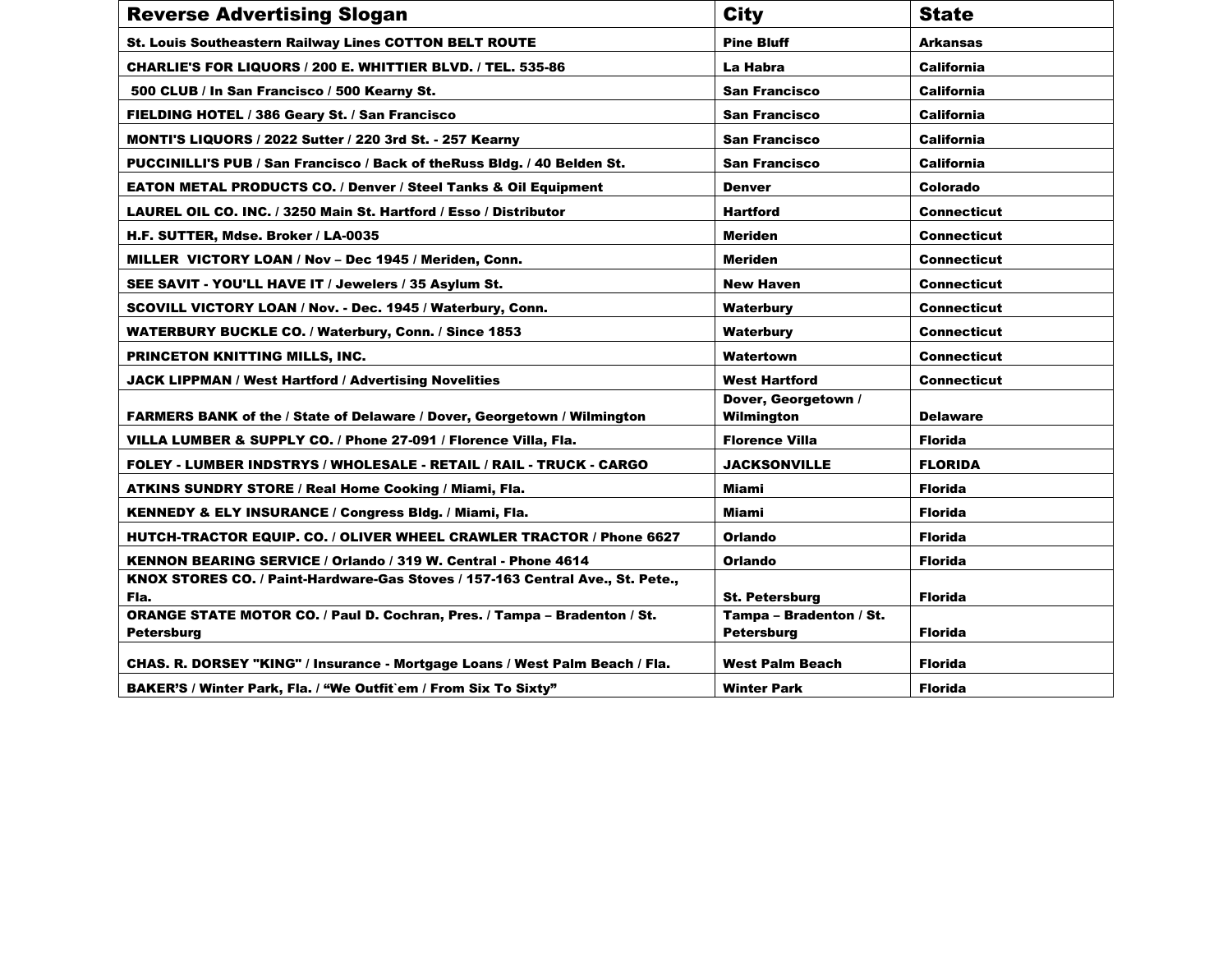| TORCH COAL CO. / Coal-Wood-Coke / Walnut at Sixth St. / Phone 5700 / Macon, GA. | <b>Macon</b>          | Georgia              |
|---------------------------------------------------------------------------------|-----------------------|----------------------|
| <b>MORRIS MOTOR CO. / Studebaker / Sales - Service / Morris 616</b>             | <b>Morris</b>         | <b>Illinois</b>      |
| Wm. Y. GILMORE & SONS                                                           | Oak Park              | <b>Illinois</b>      |
| <b>GORDON AUTO LOAN COMPANY / 701 Washington Street / Gary, Indiana</b>         | Garv                  | Indiana              |
| <b>Blum's Flowers /3433 W. 10th St / BE. 3035</b>                               | <b>Indianapolis</b>   | Indiana              |
| <b>CAPITOL OIL COMPANY / Petroleum Products</b>                                 | <b>Indianapolis</b>   | <b>Indiana</b>       |
| JACK C. CARR REALTOR / 139 E. Market                                            | <b>Indianapolis</b>   | <b>Indiana</b>       |
| <b>GLOBAL LOANS CO. / Loans - Financing</b>                                     | <b>Centerville</b>    | <b>lowa</b>          |
| <b>SARGENT &amp; CO. FEEDS</b>                                                  | <b>Des Moines</b>     | <b>lowa</b>          |
| WESLEY STINNETT'S TAVERN / North Beach, Md. / And / Fishing Fleet / Phone 13    | <b>North Beach</b>    | <b>Maryland</b>      |
| <b>PURITAN CLO. CO. / Good Clothes / For Good Boys</b>                          | <b>Cape Cod</b>       | <b>Massachusetts</b> |
| VICTORIA TIRE CO. / Springfield, Mass. / Quality Tire Recapping.                | <b>Springfield</b>    | <b>Massachusetts</b> |
| Anything In The INSURANCE Line / See STATELINE / Tel. Plainville 116            | <b>Maverick</b>       | <b>Maverick</b>      |
| <b>BARNEY'S HATS / 63 Richmond St. / Uniform Caps</b>                           | <b>Maverick</b>       | <b>Maverick</b>      |
| <b>FRANK GABRIEL / BEER DIST/ PHONE 29284</b>                                   | <b>Maverick</b>       | <b>Maverick</b>      |
| <b>KENNEDY 'S / Good Clothes / For Good Boys</b>                                | <b>Maverick</b>       | <b>Maverick</b>      |
| MERCHANTS INV. CO. / Loans to \$1000 / First Nat'l Bank Building                | <b>Maverick</b>       | <b>Maverick</b>      |
| F.B. MELIN CO. / Fine Furniture Since 1904 / 6668 Van Dyke / 23301 Van Dyke     | <b>Detroit-Warren</b> | Michigan             |
| DOBIE & McELROY / Your Jewelers / 211 S. Main St. / Royal Oak - Mich.           | Royal Oak             | Michigan             |
| <b>BARRITT'S / Store Equipment / Ne. 7748 St. Louis</b>                         | <b>St. Louis</b>      | <b>Missouri</b>      |
| ARLINGTON PAVILION / DANCING EVERY / FLOYD PAUL & CO.                           | <b>Arlington</b>      | <b>Nebraska</b>      |
| Bomber Tavern / Carl & Velma / Hi-Way 75                                        | <b>Bellevue</b>       | <b>Nebraska</b>      |
| <b>CARL &amp; VELMA BOMBER CAFÉ / HI-WAY 75</b>                                 | <b>Bellevue</b>       | <b>Nebraska</b>      |
| <b>LADENBURG OIL CO. / EL RECO PRODUCTS</b>                                     | <b>Norfolk</b>        | <b>Nebraska</b>      |
| <b>EATON METAL PRODUCTS CORP. / Omaha/ Steel Tanks &amp; Oil Equipment</b>      | Omaha                 | <b>Nebraska</b>      |
| GEO. H. LEE CO. / 50 YEARS OF SERVICE / OMAHA, NEBR.                            | Omaha                 | <b>Nebraska</b>      |
| GEORGE A. REED /Farm Equip. CO. / Phone 3311 Valley, Ne.                        | <b>Valley</b>         | <b>Nebraska</b>      |
| J. L. CORBALEY And SON / 6013 Military / Scientific Shoe Fitting                | Omaha                 | <b>Nebraska</b>      |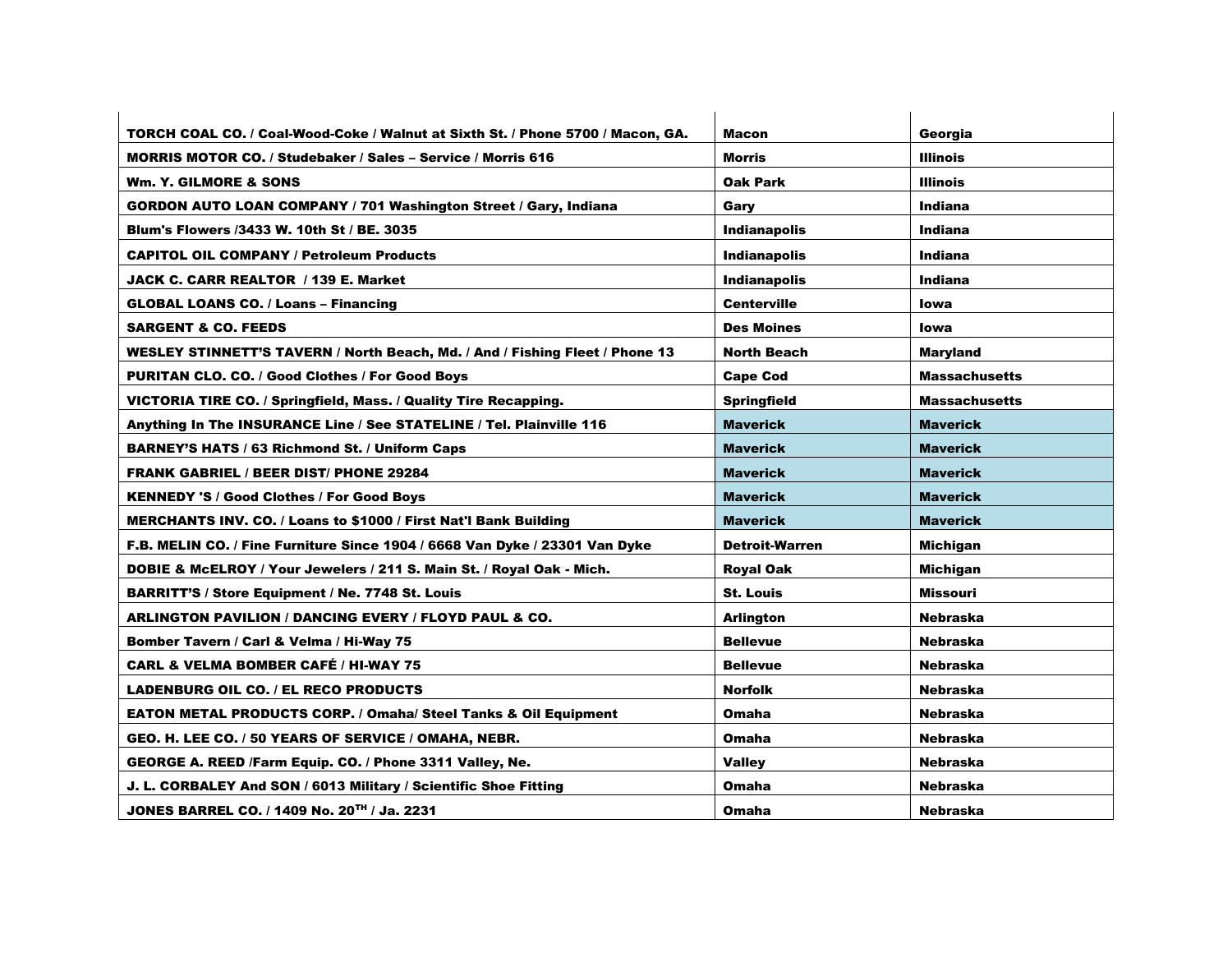| PHYSICIANS CASUALITY ASS'N. / Physicians Health Ass'n. / Omaha.                    | <b>Omaha</b>        | <b>Nebraska</b>       |
|------------------------------------------------------------------------------------|---------------------|-----------------------|
| Precission Bearing Service / 2851 Farnam - AT. 4050 / SEB CIRCO - Mgr. / Omaha, Ne | <b>Omaha</b>        | <b>Nebraska</b>       |
| <b>STANDARD BLUE PRINT CO. / PHOTOSTATS / 1411 Harvey St., Omaha</b>               | Omaha               | Nebraska              |
| STATE FURNITURE CO. / 14TH & DODGE / OMAHA, NE.                                    | <b>Omaha</b>        | <b>Nebraska</b>       |
| THE CORN STATES SERUM CO. / Omaha, Nebr.                                           | Omaha               | <b>Nebraska</b>       |
| <b>USE DRISCOLL LEATHER</b>                                                        | <b>Omaha</b>        | <b>Nebraska</b>       |
| FLATBUSH FEDERAL / Savings & Loan Assn. / 2146 ostrand Ave. / B'klyn 10N.Y.        | <b>Brooklyn</b>     | <b>New York</b>       |
| Buyers Who Have Sense / Buy / H. BATES CO., INC.                                   | <b>New York</b>     | <b>New York</b>       |
| JANE E. CONDIT ASSOCIATES / Premiums / 220 Fifth Ave. / New York 1, N. Y.          | <b>New York</b>     | <b>New York</b>       |
| VICTORY 5¢ - 10¢ / 9TH Ave. & 55TH St. / Phone Circle 6-7346                       | <b>New York</b>     | <b>New York</b>       |
| <b>RICHMOND HILL SAVINGS BANK / 1921 - 25 -1946</b>                                | Queens              | <b>New York</b>       |
| <b>GOLD BOND OIL SAVES MOTORS</b>                                                  | <b>Syracuse</b>     | <b>New York</b>       |
| F. & R. COAL AND OIL CO. / 624 SOUTH CEDAR STREET / PHONE 3 -6177 / COAL -         |                     |                       |
| FUEL OIL / CHARLOTTE, N. C.                                                        | <b>Charlotte</b>    | <b>North Carolina</b> |
| ART'S MEN'S SHOP / Men's and Boy's Wear / Bera                                     | <b>Bera</b>         | Ohio                  |
| JEAN'S FUNNY HOUSE / Novelties, Jokes, Magic / 1777 E. 9th St., Cleveland, O.      | <b>Cleveland</b>    | Ohio                  |
| JACK AND JILL SHOPPE/ KENT - RAVENNA                                               | <b>Kent-Revenna</b> | Ohio                  |
| KEIDAN'S JEWELERS / You Don't Need Cash / At Keidan's                              | <b>Toledo</b>       | <b>Ohio</b>           |
| STERLING STUDIO / 335 Bdw. -MA. 7066 - Toledo / Jacquette & Sons / Custom Built    |                     |                       |
| <b>Furniture</b>                                                                   | <b>Toledo</b>       | Ohio                  |
| <b>BRENNER BROS. / 25TH Anniversary / Wooster, Ohio</b>                            | Wooster             | Ohio                  |
| KIDDIE SHOP / 1902 Market, Youngston, O. / Clothing - Gifts - Toys                 | Youngston           | <b>Ohio</b>           |
| EVANS SERVICE / Phone 69501 / 9TH & Broad, Bethleham, PA.                          | <b>Bethelham</b>    | Pennsylvania          |
| <b>SPIEGEL Distributing Co. / Ale BALLENTINE Beer</b>                              | <b>Bethelham</b>    | Pennsylvania          |
| EAGLE HOTEL / 430 Main Street / Hellertown, Pa. / Tommy & Catherine Ortwein        | <b>Hellertown</b>   | Pennsylvania          |
| ROMAN'S MOTOR SERVICE / Monongahela, PA. Ph.222 / 308 Chess St.                    | Monongahela         | Pennsylvania          |
| <b>S. Paul Seeders / BEVERAGE DISTRIBUTOR</b>                                      | <b>Pottstown</b>    | Pennsylvania          |
| MCALISTER'S LITTLE SUMMIT INN / Rt. 40 Ph. 3880 / Scenery Hill, Pa.                | <b>Scenery Hill</b> | <b>Pennsylvania</b>   |
| <b>SLATINGTON BEVERAGE CO. / Phone 50</b>                                          | <b>Slatington</b>   | Pennsylvania          |
| <b>DAVID P. KING / FINE MONUMENTS</b>                                              | <b>York</b>         | Pennsylvania          |
| <b>JULIUS / Where Friends Of Music Meet</b>                                        | York                | Pennsylvania          |